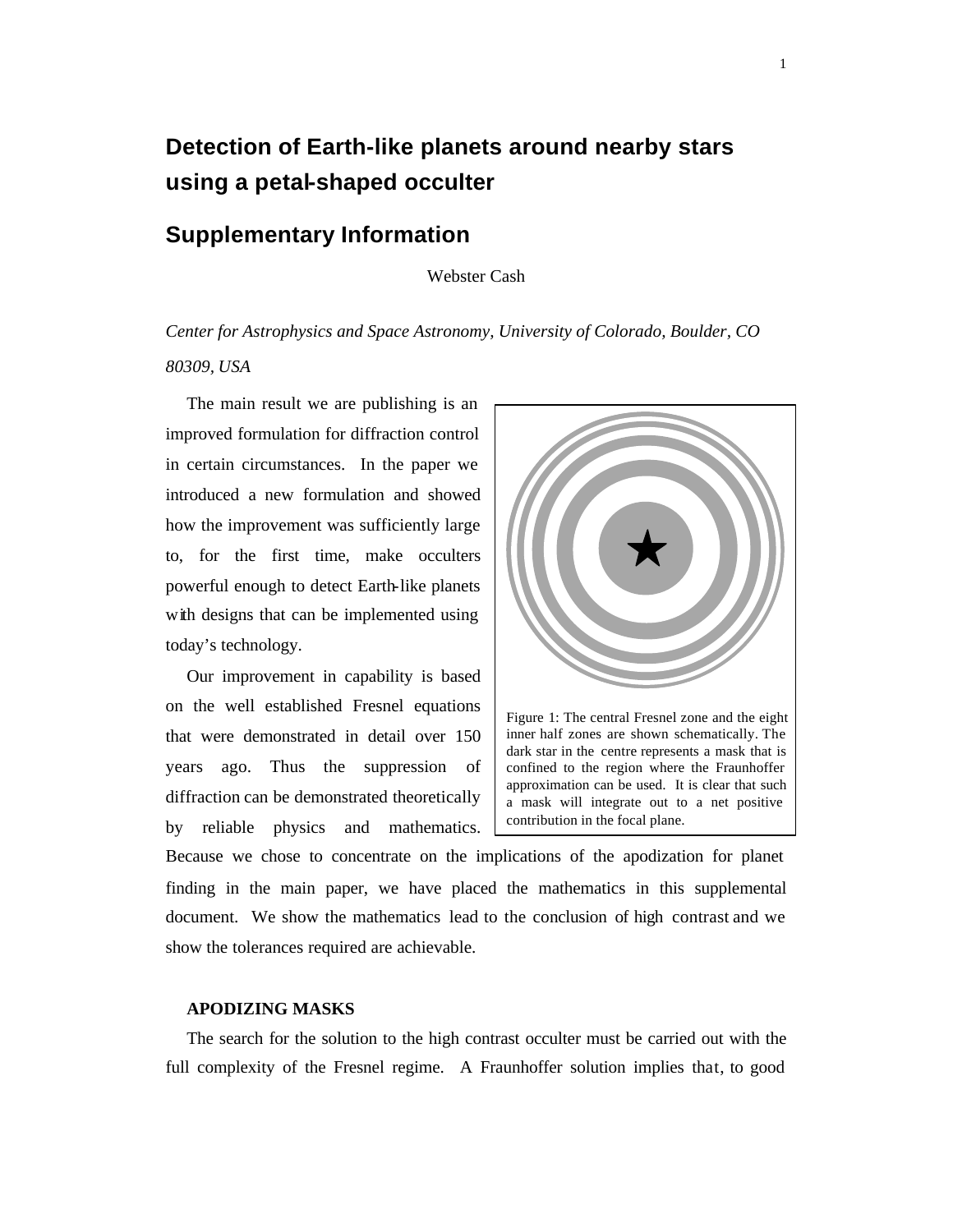approximation, all the rays impinging upon the mask reach the axial position in the focal plane with the same phase. If one plots the Fresnel rings of the surface, as in Figure 1, one can see a Fraunhoffer solution would require the mask to be restricted to the central zone. Consequently, there will always be some net positive contribution in the focal plane. To achieve a net zero electric field in the focal plane, the integral must extend out of the central zone at least into the first negative half zone.

The mathematical formulation of the Huygens-Fresnel principle can be found in most general optics textbooks (e.g. Hecht<sup>1</sup>) The law states that the electric field at some focal plane, a distance r from a plane aperture, illuminated by a uniform plane wave from infinity is given by:

$$
E = \frac{E_0}{i \, I \, r} \iint A e^{ikr} \, dS \tag{1}
$$

where the integration is over the surface S.  $E_0$  is the strength of the electric field of the radiation incident from infinity onto the surface and r is the distance from each point on the surface to the point in the focal plane that is being evaluated. k is the usual  $2\pi/\lambda$  and A is the apodization function on the occulter plane.

Figure 2 defines our coordinate system. F is the distance from mask



Figure 2: The coordinates of the system are shown. The shade is to the right and its plane is de scribed by **r** and **q.** The telescope is stationed in the plane to the left. We define the distance off axis as **s**.

to focal plane.  $\rho$  is the radius on the mask, and  $\theta$  its angle. s is the distance off axis on the focal plane. Then, following the usual Fresnel approximation for large F

$$
E = \frac{E_0 e^{ikF} e^{\frac{iks^2}{2F}}}{i\mathbf{I} F} \int\limits_0^\infty e^{\frac{ik\mathbf{r}^2}{2F}} \mathbf{r} \int\limits_0^{2p} A(\mathbf{q}, \mathbf{r}) e^{\frac{ikrscos\mathbf{q}}{F}} d\mathbf{q} d\mathbf{r}
$$
 (2)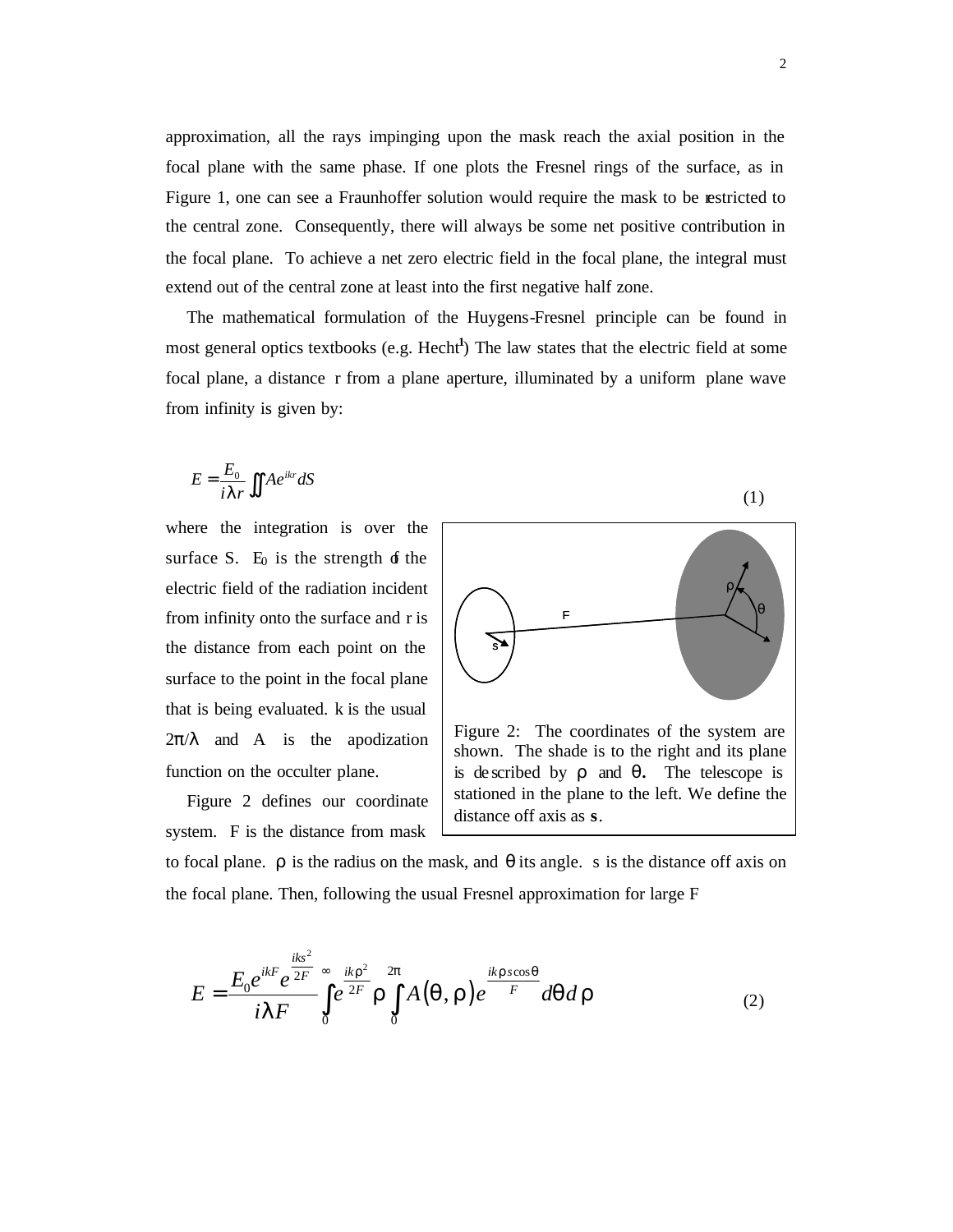It has been shown that in many cases of deep shadow apodization, a circularly symmetric apodization may be well approximated by a binary function that appears like petals of a flower**<sup>2</sup>** . We proceed under this assumption and later verify its appropriateness. In the case of a circularly symmetric apodization we can first integrate over angle, finding

$$
E = \frac{E_0 k e^{ikF} e^{\frac{iks^2}{2F}}}{iF} \int_0^{\infty} e^{\frac{ikr^2}{2F}} A(\mathbf{r}) J_0\left(\frac{k\mathbf{r}s}{F}\right) r d\mathbf{r}
$$
 (3)

If A( $\rho$ ) is unity to some radius a, and zero beyond, and  $ik\rho^2/2F$  is small, then this integral leads to the familiar Airy disk that describes the point spread function of the typical diffraction-limited telescope.

To evaluate the diffraction properties of a mask we must use the Fresnel integral, integrating over the entire area that is open to the sky. Since we are designing a mask that covers only a tiny solid angle around the direction to the star, we would need to perform an integral that sums the wavefronts over the entire sky. This is clearly impractical, so we employ Babinet's principle **<sup>1</sup>** to ease the mathematics.

Babinet's principle states that:

$$
E_0 = E_1 + E_2 \tag{4}
$$

where  $E_0$  is the electric field of the signal in the focal plane, unimpeded by a mask,  $E_1$  is the field at the focal plane obtained by integrating the Fresnel equations over the shape of the mask as if it were an aperture, and  $E_2$  is the field obtained by integrating over all directions outside the mask.

If we assume our unimpeded wave has amplitude of one and phase of zero at the mask, then

$$
E_2 = e^{ikF} - E_1 \tag{5}
$$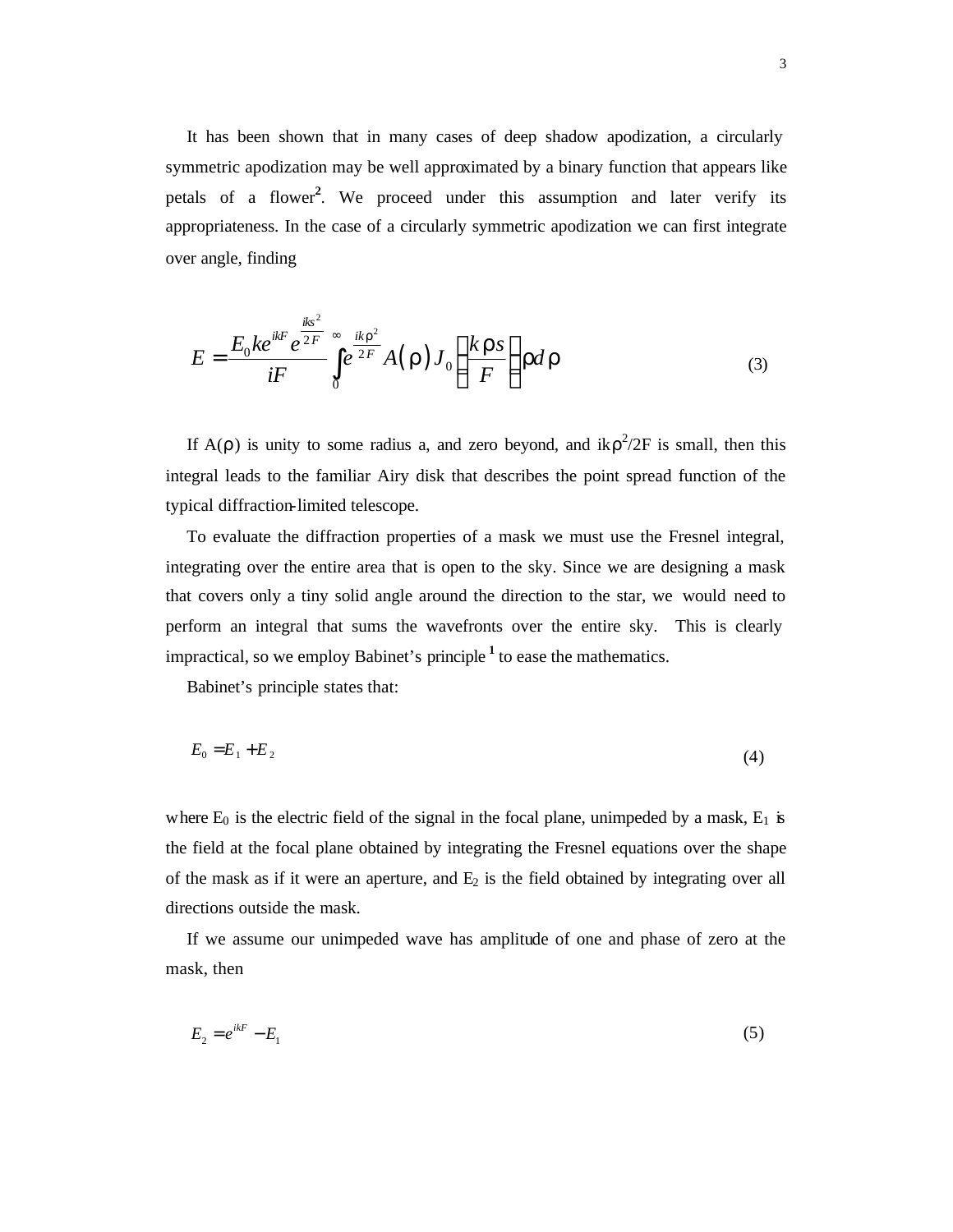We simply seek a solution to the Fresnel integral over the shape of the mask such that

$$
E_1 = e^{ikF} \tag{6}
$$

We seek a solution in which the electric field integrated over the aperture yields, over some region on the focal plane, the same strength it would have had without an aperture.

For mathematical simplicity we confine ourselves to analysis of the on-axis  $(s=0)$ position. The width of the shadow is later calculated numerically from equation (3) as in Figure 2 of the main paper. When *s* is much smaller than *F/kr* across the mask, the Bessel function term remains close to one and equation (3) simplifies to

$$
E = \frac{k}{iF} e^{ikF} \int_{0}^{\infty} A(\mathbf{r}) e^{\frac{ik\mathbf{r}^{2}}{2F}} \mathbf{r} d\mathbf{r}
$$
\n(7)

So we seek a solution such that

$$
\frac{k}{iF}e^{ikF}\int_{0}^{\infty}A(\mathbf{r})e^{\frac{ik\mathbf{r}^{2}}{2F}}\mathbf{r}d\mathbf{r}=e^{ikF}
$$
\n(8)

or

$$
\frac{k}{iF} \int_{0}^{\infty} A(\mathbf{r}) e^{\frac{ik\mathbf{r}^2}{2F}} \mathbf{r} d\mathbf{r} = 1
$$
\n(9)

Equation (9) shows the difficulty of the problem. The exponential term in the integral is a strong function of wavelength. The obvious solution to the problem is to make A(ρ) equal to the inverse function out to some radius *a*:

$$
A(\mathbf{r}) = ie^{-\frac{ik\mathbf{r}^2}{2F}}
$$
 (10)

so that we need only solve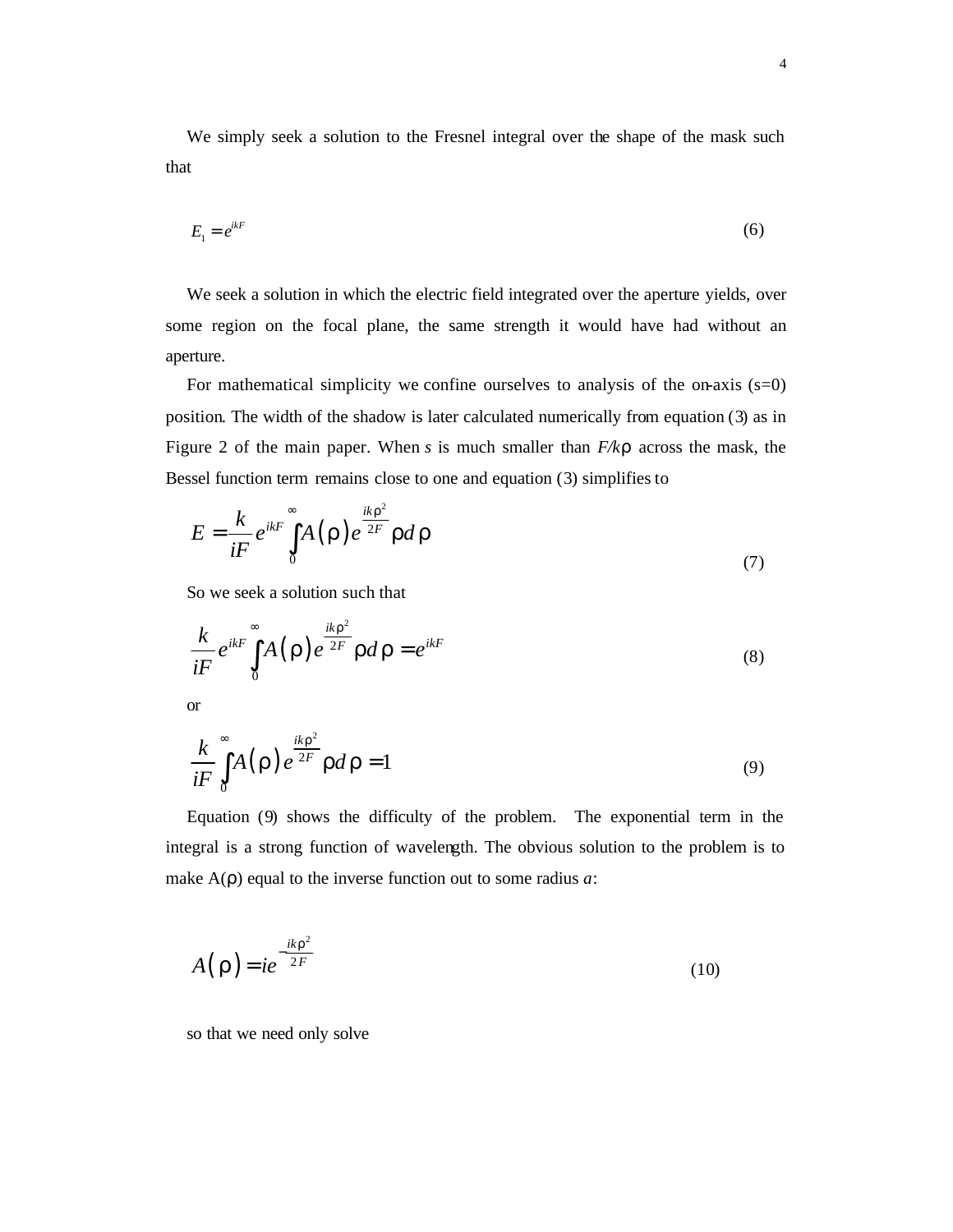$$
\frac{k}{F} \int_{0}^{a} r dr = 1 \tag{11}
$$

While that solution may be simple, it is impractical. Equation (10) describes a perfectly transmitting sheet that phase delays light as a function of radius. Unfortunately, even the slightest change in incident wavelength can create a complete collapse of the nulling. A binary apodization approximation to this device is the Fresnel zone plate.

As is explained in the main paper, we have found a function that satisfies the requirements to high precision. The function is of the form:

$$
A(\mathbf{r}) = e^{-\left(\frac{\mathbf{r}-a}{b}\right)^n} \quad \text{for} \quad \rho > a
$$
\n
$$
A(\mathbf{r}) = 1 \quad \text{for} \quad \rho < a
$$
\n(12)

To investigate this effect we have once again used the Fresnel integral as in equation (9)

$$
E = \frac{k}{iF} \int_{0}^{a} e^{\frac{ikr^{2}}{2F}} r dr + \frac{k}{iF} \int_{a}^{\infty} e^{-\frac{(r-a)^{n}}{b^{n}} + \frac{ikr^{2}}{2F}} r dr
$$
 (13)

To show this, we first perform a change of variable so that

$$
a = a \sqrt{\frac{k}{F}}
$$
 (14)

$$
\mathbf{b} = b \sqrt{\frac{k}{F}} \tag{15}
$$

and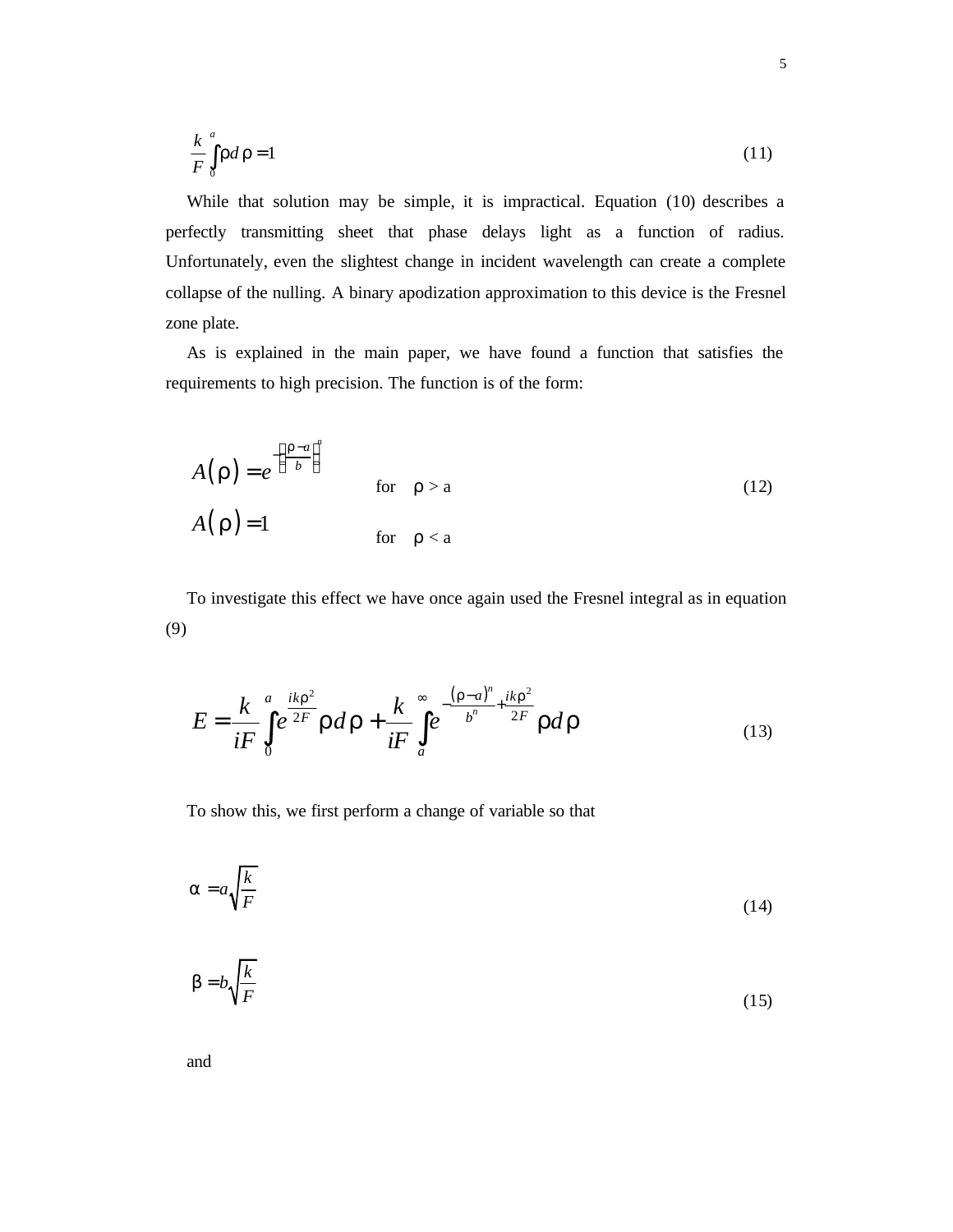$$
t = r\sqrt{\frac{k}{F}}
$$
 (16)

So we find

$$
E = \frac{1}{i} \int_{0}^{a} e^{\frac{it^{2}}{2}} t dt + \frac{1}{i} \int_{a}^{\infty} e^{\frac{it^{2}}{2} - \left(\frac{t-a}{b}\right)^{n}} t dt
$$
 (17)

And

$$
E = 1 - e^{\frac{i a^2}{2}} + \frac{1}{i} \int_{a}^{\infty} e^{\frac{i t^2}{2} - \left(\frac{t - a}{b}\right)^n} t \, dt \tag{18}
$$

The next step is a change of variable to

$$
x = \frac{t - a}{b} \tag{19}
$$

so that

$$
E = 1 - e^{\frac{ia^2}{2}} - i\mathbf{b} \int_{0}^{\infty} e^{-x^n} e^{\frac{i}{2}(bx+a)^2} (\mathbf{b}x + \mathbf{a}) dx
$$
 (20)

Integration by parts then gives us

$$
E = 1 - e^{\frac{i a^2}{2}} - e^{-x^n} e^{\frac{i}{2}(bx+a)^2} \Big|_0^{\infty} - n \int_0^{\infty} e^{\frac{i}{2}(bx+a)^2} e^{-x^n} x^{n-1} dx \tag{21}
$$

or

$$
E = 1 - n \int_{0}^{\infty} e^{\frac{i}{2}(bx+a)^2} e^{-x^n} x^{n-1} dx
$$
 (22)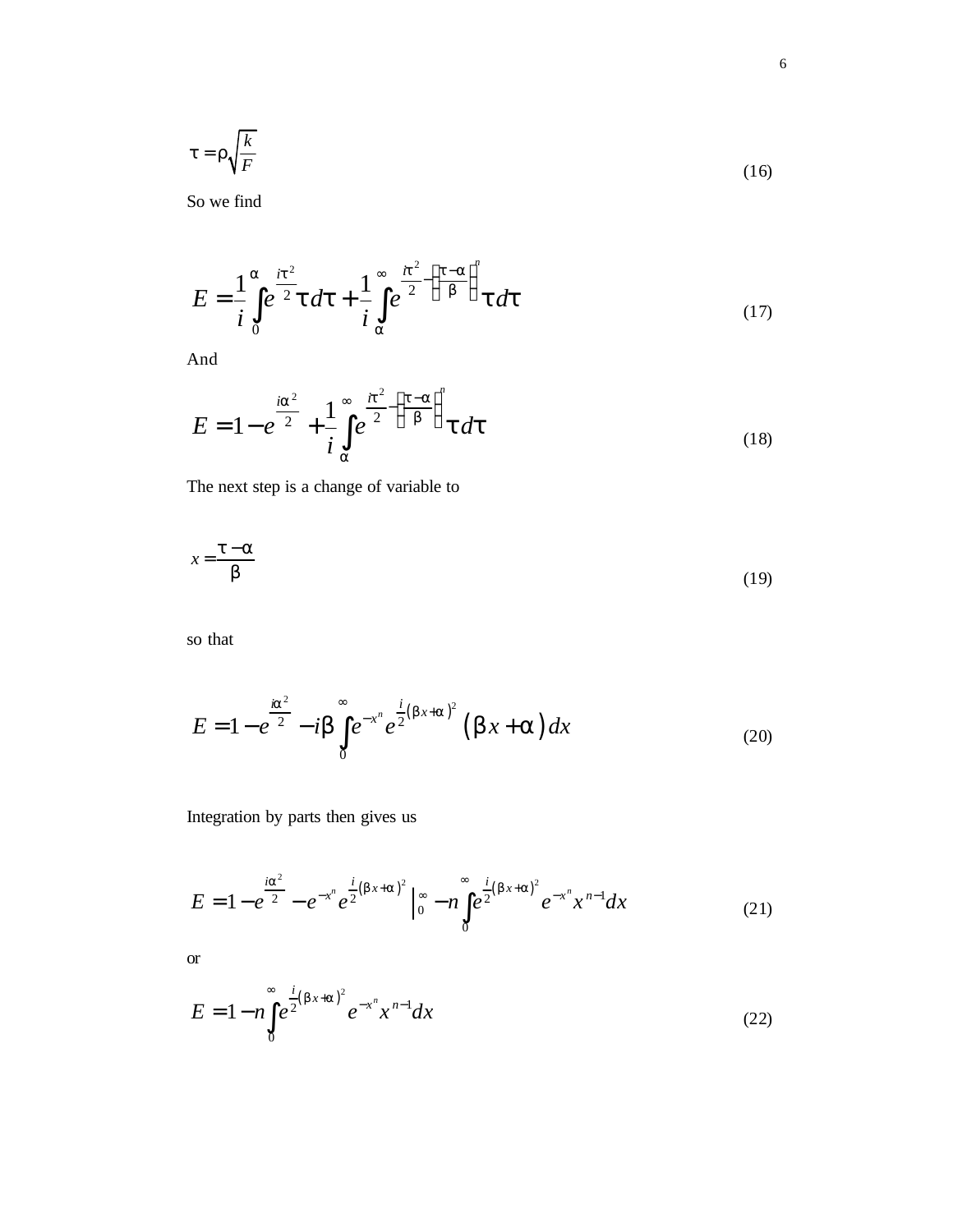Therefore, equa tion (9) is satisfied except for a remainder term R. Returning to the coordinates of equation (17) we have

$$
R = n \int_{a}^{\infty} e^{\frac{it^2}{2}} e^{-\left(\frac{t-a}{b}\right)^n} \left(\frac{t-a}{b}\right)^{n-1} dt
$$
 (23)

To evaluate this integral we once again integrate by parts:

$$
R = e^{\frac{i r^2}{2}} e^{-\left(\frac{t-a}{b}\right)^n} \left(\frac{t-a}{b}\right)^n \left(\frac{1}{it}\right) \approx + \int_a^\infty e^{\frac{it^2}{2}} e^{-\left(\frac{t-a}{b}\right)^n} f(t) dt \tag{24}
$$

where

$$
f\left(\boldsymbol{t}\right) = n\left(\frac{\boldsymbol{t}-\boldsymbol{a}}{\boldsymbol{b}}\right)^{2n-2} \left(\frac{1}{i\boldsymbol{t}}\right) - \frac{n}{i\boldsymbol{t}^2} \left(\frac{\boldsymbol{t}-\boldsymbol{a}}{\boldsymbol{b}}\right)^{n-1} + \frac{n(n-1)}{i\boldsymbol{t}} \left(\frac{\boldsymbol{t}-\boldsymbol{a}}{\boldsymbol{b}}\right)^{n-2} \tag{25}
$$

The first term of (24) is identically zero when evaluated from  $\alpha$  to  $\infty$ , as will be any term that contains both the exponential and a term of positive power in  $(\tau-\alpha)/\beta$ . Equation (25) has three terms, each of which must be integrated in the second term of equation (24). The first term of equation (25) has a higher power in  $(τ-α)/β$  and as such will be a smaller term than the rest of R. The second term is similarly related to R itself, but is smaller by a factor of n/τ<sup>2</sup>. Thus, if  $\beta^2$ >n the third term will dominate. If  $\beta^2$  is not larger than *n* then the transmission rises so quickly near  $\rho = \alpha + \beta$  that the shade will start to resemble a disk, and Poisson's Spot will re-emerge.

We proceed to integrate by parts and taking the dominant term until we finally reach a term that does not evaluate to zero, and we find

$$
R = \frac{n!}{b^n} \int_{a}^{\infty} e^{\frac{it^2}{2}} e^{-\left(\frac{t-a}{b}\right)^n} t^{1-n} dt
$$
\n(26)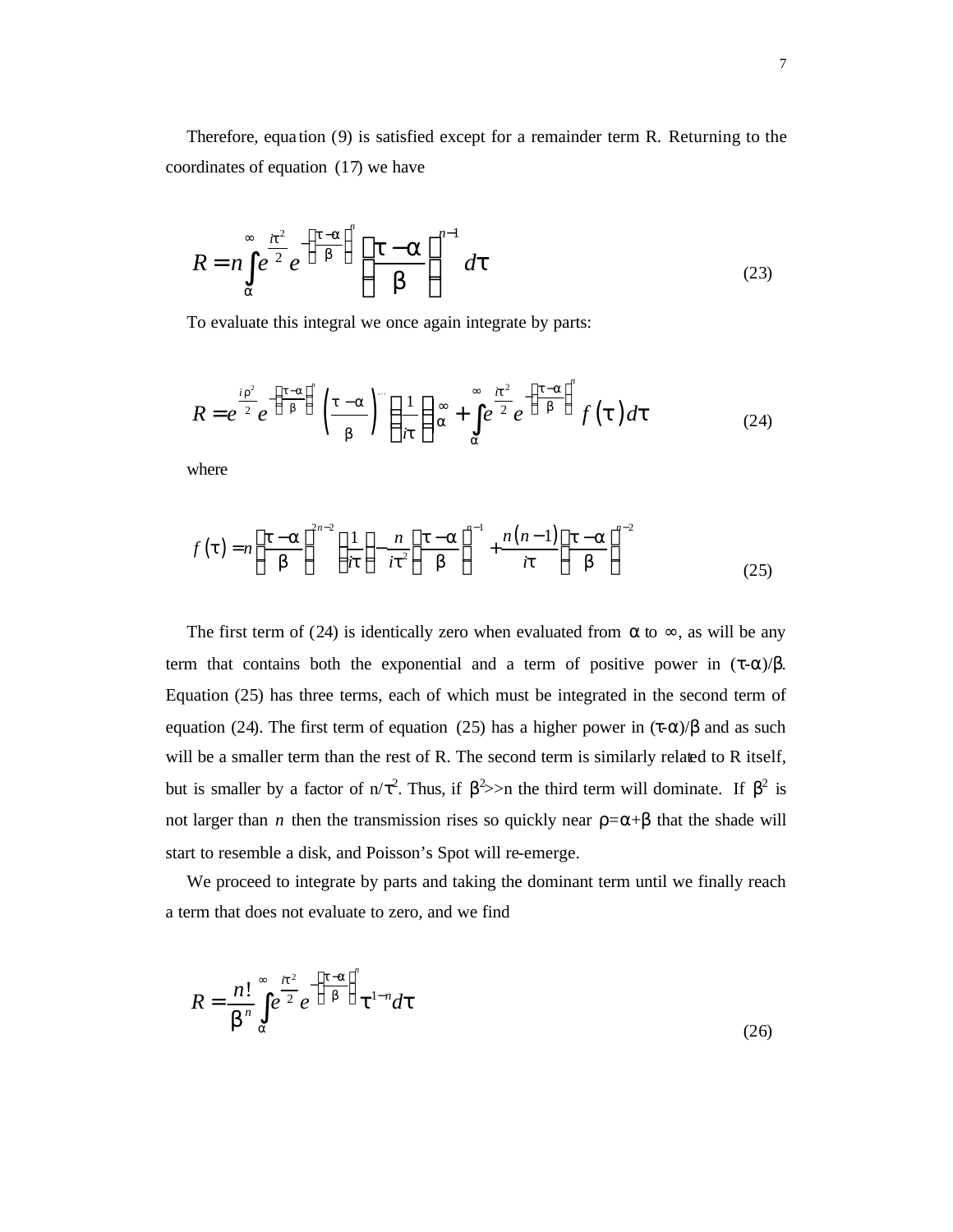To approximate the value we consider that cosine terms vary rapidly and will integrate to a net of zero at some point in the first half cycle. That cycle will have a length of no more than  $1/\alpha$ . During this half cycle the second exponential term remains near one and the term in powers of  $\tau$  will never exceed  $\alpha(1-n)$ . So we can expect that

$$
R \le \frac{n!}{b^n} \frac{1}{a} \left(\frac{1}{a}\right)^{n-1} = \frac{n!}{a^n b^n}
$$
 (27)

which tells us the accuracy to which the electric field can be suppressed. The square of R is approximately the contrast ratio to be expected in the deep shadow. There were many approximations made to achieve this result and they are only valid in certain parts of parameter space. A large number of small terms were dropped in the repeated integration by parts, which raises a concern as to the accuracy of equation (27). The validity of this formulation has been checked computationally and found to be reasonable when  $\beta^2$ >>n.

Again, we see that the optimally sized occulter will have α approximately equal to β. Also, to achieve high contrast,  $\alpha^n$ must be quite large. T his is clearly easier to achieve as *n* increases, explaining why the higher order curves give more compact solutions, just a few half zones wide. If *n* gets too high, there are diminishing returns as *n!* rises and β approaches unity. Powers as high as *n*=10 or 12 can be practical.

This analysis has been carried out for the on-axis position in the focal plane,



Figure 3: A twelve petal version of the starshade is shown with Fresnel zones in the background.

but the telescope will have a significant size and the shadow must remain sufficiently deep at the mirror's edge. We have not yet developed a mathematica l formulation for optimizing the starshade radius subject to a finite mirror size. However, given the power-law nature of the shadow depth, designing a shade by replacing *a* and *b* with (*a*-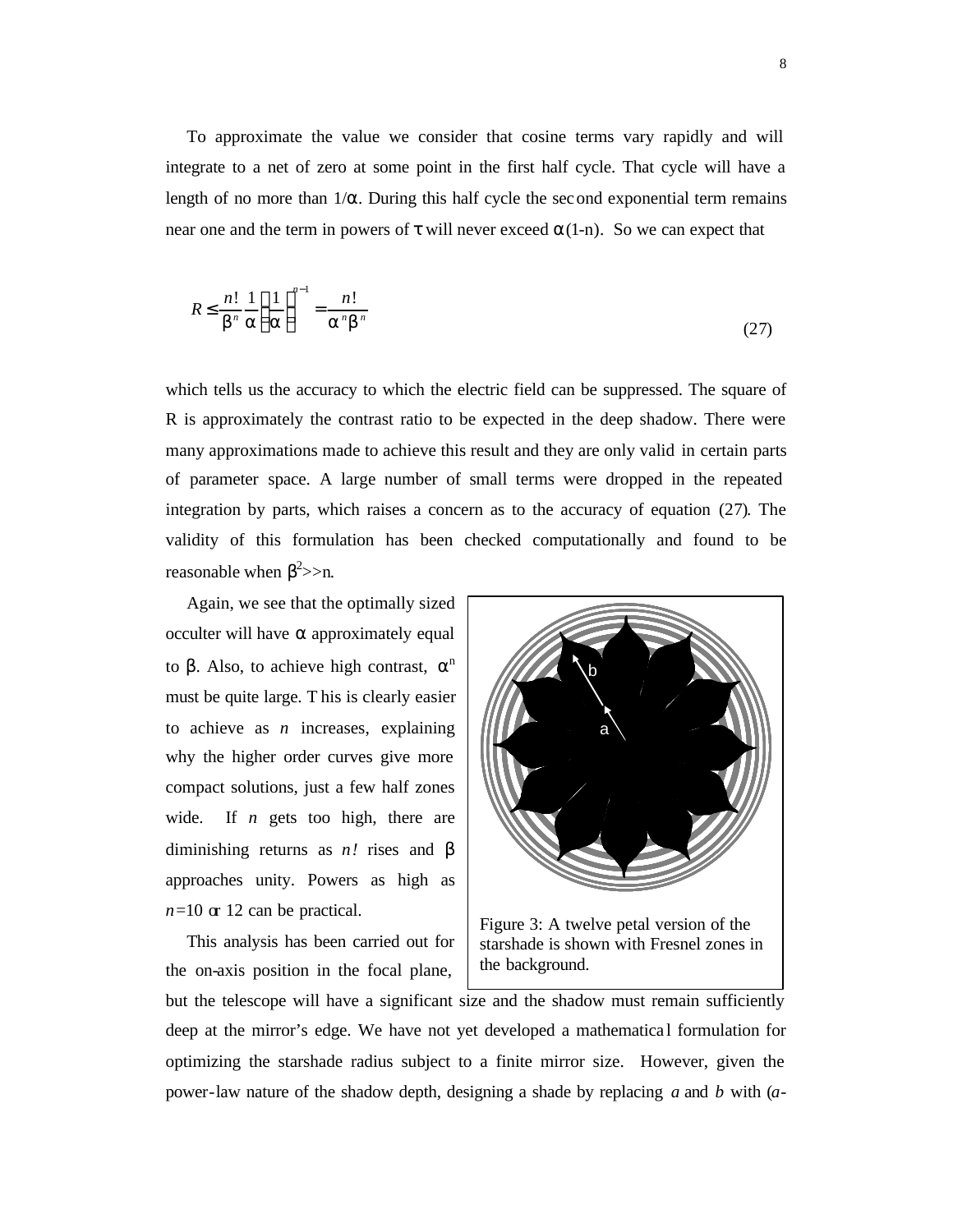$R/2$ ) and  $(b-R/2)$ , where R is the mirror plus position tolerance radius, works well as a first approximation. Numeric evaluation of the diffraction integral is still required to accurately design the shadow width.

#### **BINARY APODIZATION**

Up to this point we have worked with circularly symmetric apodization functions. It was assumed that the starshade could be made partially transmitting as a function of radius. While this is possible in theory, in practice a transmissive optic would ruin the ability to make the shadow very deep. Any error in transmission percentage, any variation in thickness, or any internal reflection would cause scatter that is severe on the scale we require. The solution is to use a binary mask, essentially one that is made of opaque material, patterned to simulate the needed transmission function. Petals, tapered to mimic the transmission function can provide an adequate approximation to circularly symmetric.

Because the opacity is complete out to some radius, the petals do not begin until that radius. Their widths taper in proportion to the apodization function, eventually reaching a sharp point where the exponential function has decreased the opacity to nearly zero.

We can examine the effects of the petal approximation mathematically. Knowing that circularly symmetric apodization creates the dark shadow that is needed, we need only look at the difference between that integral and the integral over the petals. This remainder must be small.

In the petal analysis we cannot perform the analysis on-axis and then extend to the surrounding areas because of circular symmetry. The integral around any circle that is centred on both the starshade and the direction to the source will be the same on axis, so even a single petal would lead to good performance at the central point. For that reason we return to equation (2), the integral as it appears at a point on the x-axis, a distance s from the centre. Subtracting away the circularly symmetric form we can write the remainder as:

$$
R = \frac{k}{2pF} \int_{a}^{\infty} e^{\frac{ikr^2}{2F}} r \int_{0}^{2p} \left[ A(r,q) e^{\frac{-ikrs\cos q}{F}} - A(r) e^{\frac{-ikrs\cos q}{F}} \right] dq dr \tag{28}
$$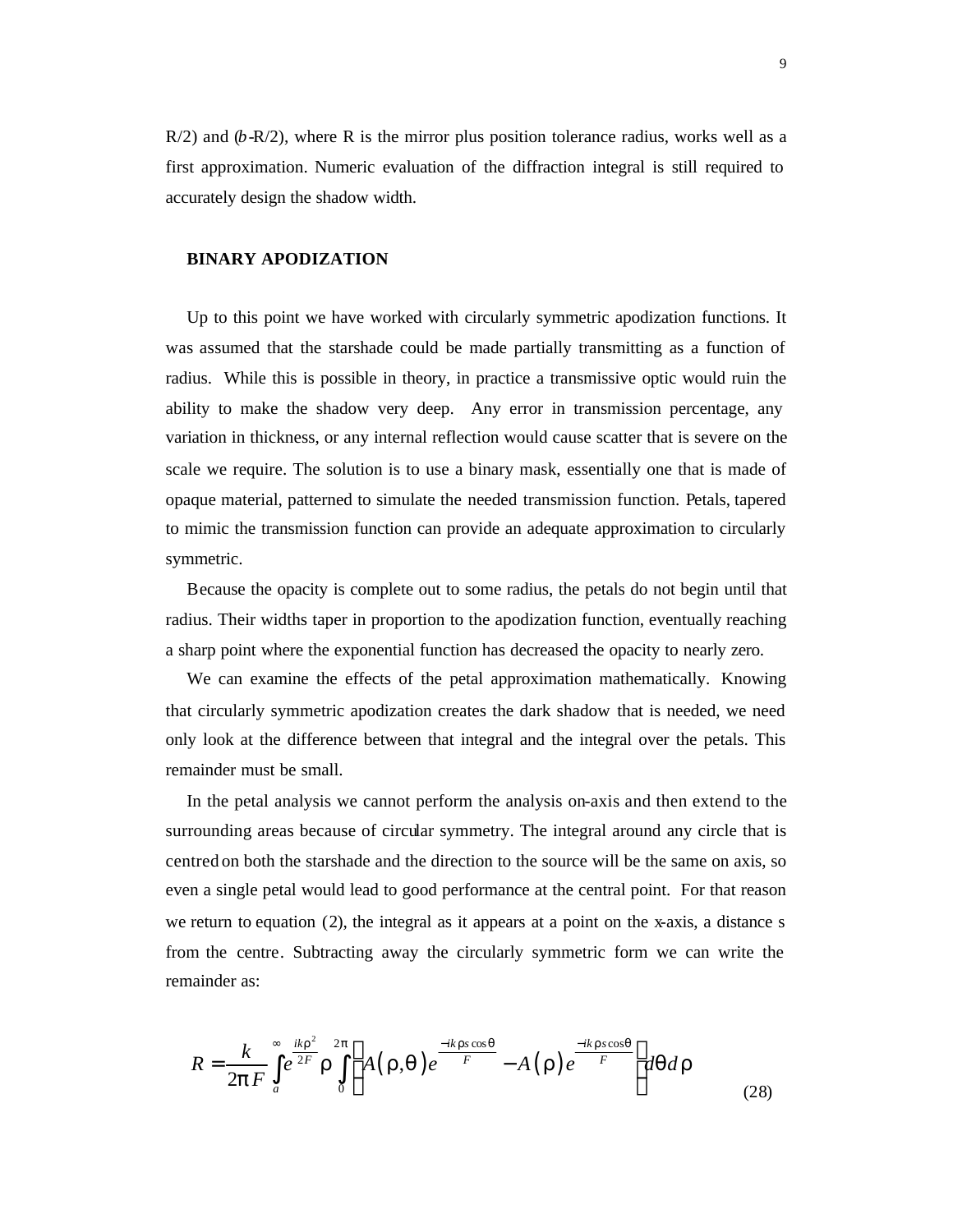where  $A(\rho)$  is the circularly symmetric apodization function and  $A(\rho,\theta)$  is the binary petal version of the apodization function.

Inspection of this integral shows that, as long as  $\cos\theta$  does not change by much across any one petal, the value of R will be small. Proper evaluation is complicated and has been performed with a computer for some typical cases of interest. Surprisingly, a few dozen petals usually suffices. In some cases, the number of petals can be reduced as far as twelve without compromising the  $10^{-10}$  required for planet finding.

#### **TOLERANCING**

So far, we have treated the starshade concept as a mathematical construct, without regard to whether it has any practical application. If it is ever to be built, then the tolerances for fabrication must be investigated. Any device in which the tolerances are impractically tight would be of little value. Since the starshade concept is insensitive to wavelength and to rearrangement into petals, the presumption is that the tolerances will not be particularly difficult to achieve.

In this section we address some of the more obvious kinds of errors that would be encountered in using a starshade. These errors are generic, and detailed tables of tolerances must await an actual design.

For the purposes of this tolerance analysis we shall assume that the zaxis is the direction from the star to the starshade to the detector. Thus the starshade lies in the x-y plane.

*Lateral Position:* For this we mean the position of the detector in the x-y direction relative to the line that extends from the source through the centre of the starshade. If the telescope drifts too far laterally it will start to leave the shadow. This distance is set by the size of the shadow. The depth of the shadow increases as one approaches the center, and the telescope must be smaller than the diameter of the region with sufficient contrast. This region becomes larger as the shade becomes larger and more distant. Thus, an optimized starshade would fit the shadow size to the telescope size. So, a margin of 20% on the starshade size appears reasonable. Thus we simply choose  $\pm 0.1$ a as the constraint on lateral position.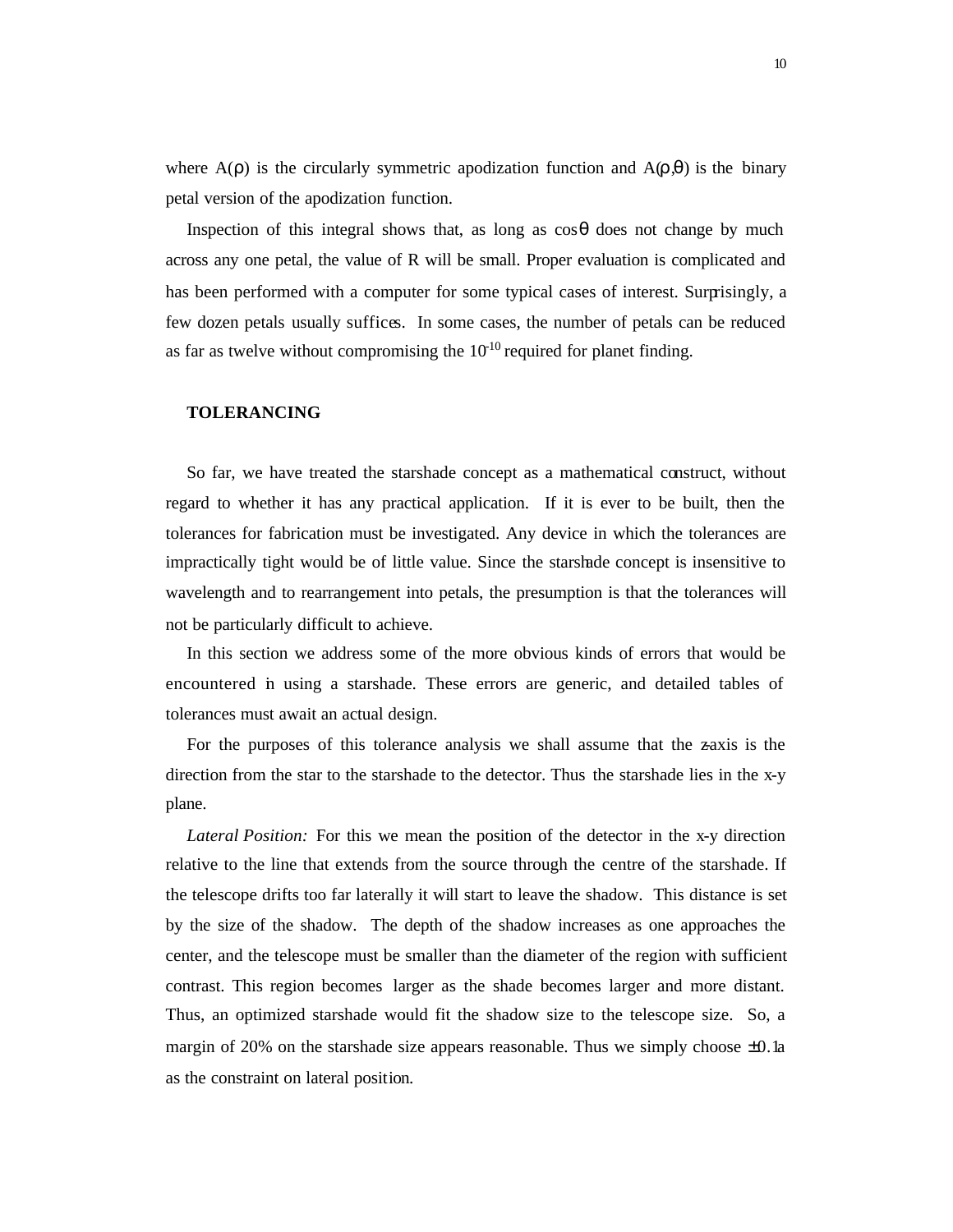*Depth of Focus:* By this we mean the position of the detector on the z-axis, the line from the star through the centre of the starshade. Because of the insensitivity of the design to scaling by wavelength, it is similarly insensitive to scaling by distance. Equation (27) relates the depth of the shadow to the distance, F, through the dimensionless parameters, α and β. Since each scales as the square root of wavelength times F, the tolerance on F is set by the tolerance on  $\lambda$ . At the long wavelength end, the performance of the starshade degrades rapidly, so the design actually starts with the long wavelength constraint. Assuming that a ten percent degradation in wavelength is acceptable, so is a 10% change in distance. Since a typical design places the starshade at 50,000km, the depth of focus is effectively 5000km, rather easy to implement.

*Rotational*: Because of the circular symmetry built into the design, there is no constraint on  $\theta_z$ , the rotation angle about the line of sight. Sometimes it might be better to actually spin the starshade about this axis to smooth out residual diffraction effects.

*Pitch and Yaw:* Because of the rotational symmetry the constraint on errors in alignment about the pitch axis,  $\theta_x$  and yaw axis,  $\theta_y$ , may be combined into a single pointing error. It turns out that the design is highly forgiving of such errors, but the proof takes some calculation.

We assume that the shade is out of alignment with the axis of symmetry by an angle ϕ about the y-axis, such that the shade appears foreshortened in the x direction by a factor of  $\cos\varphi$ , which we shall approximate by 1 $\varepsilon$ . The net optical path difference is small, about  $(a+b) \theta \varphi^2/2$  for small  $\theta$  and  $\varphi$ . As long as  $\varphi$  is  $<<1$  the net path delay is a small fraction of a wavelength and may be ignored.

We start by rewriting equation (2) for the on-axis  $(s=0)$  case in Cartesian coordinates with the integration now taking place over the projected area which is foreshortened in one dimension

$$
E = \frac{k}{2\mathbf{p}iF} e^{ikF} \left[ \int e^{\frac{ikx^2}{2F}} \int e^{\frac{iky^2}{2F}} dx dy + \int e^{\frac{iky^2}{2F}} e^{-\left(\frac{\sqrt{x^2 + y^2} - a}{b}\right)^n} dx dy \right]
$$
(29)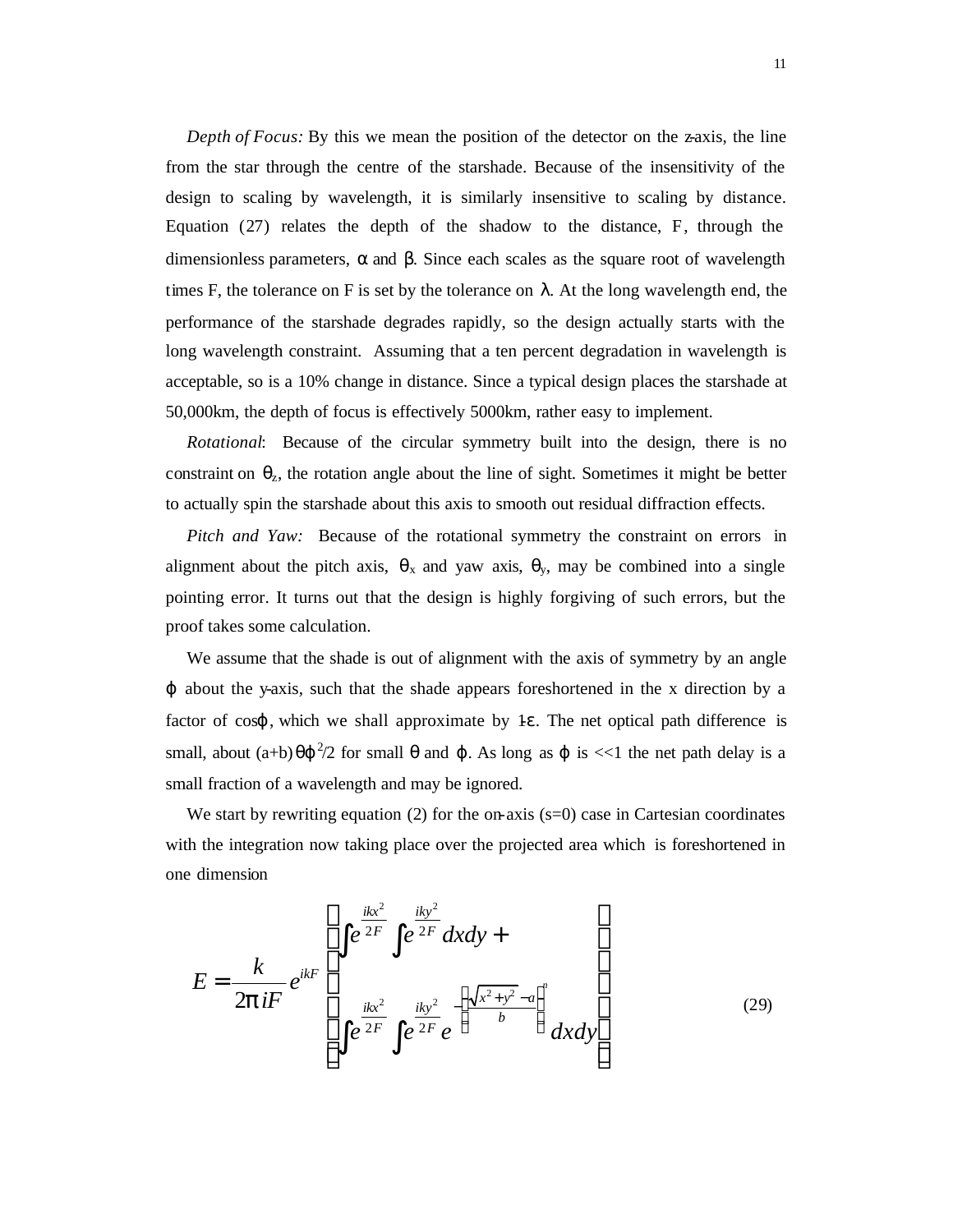By a change of coordinate to  $z=x/(1-\epsilon)$  we have

$$
E = \frac{k}{2\mathbf{p}iF} e^{ikF} \left[ (1-\mathbf{e}) \int e^{\frac{iky^2}{2F}} \int e^{\frac{ikz^2(1-\mathbf{e})^2}{2F}} dy dz + \frac{1}{2\mathbf{p}iF} e^{ikF} \left[ (1-\mathbf{e}) \int e^{\frac{iky^2}{2F}} \int e^{\frac{ikz^2(1-\mathbf{e})^2}{2F}} e^{-\left( \frac{\sqrt{y^2+z^2(1-\mathbf{e})^2} - a}{b} \right)^n} dy dz \right] \tag{30}
$$

where the integration is now over a circularly symmetric shape as before. Converting to polar coordinates we find

$$
E = \frac{k}{2\mathbf{p}iF} e^{ikF} \left[ (1-\mathbf{e}) \int_{0}^{2\mathbf{p}} \int_{0}^{\alpha} e^{\frac{ik\mathbf{r}^{2}}{2F}} e^{-\frac{ikr^{2}\cos^{2}q(\mathbf{\hat{x}}-\mathbf{e}^{2})}{2F}} \mathbf{r} d\mathbf{r} d\mathbf{q} + \frac{1}{2\mathbf{p}iF} e^{ikF} \left[ (1-\mathbf{e}) \int_{0}^{2\mathbf{p}} \int_{\alpha}^{\infty} e^{\frac{ik\mathbf{r}^{2}}{2F}} e^{-\frac{ikr^{2}\cos^{2}q(\mathbf{\hat{x}}-\mathbf{e}^{2})}{2F}} e^{-\frac{\left(\sqrt{r^{2}-r^{2}\cos^{2}q(\mathbf{\hat{x}}-\mathbf{e}^{2})}-a\right)^{n}}{b}} \mathbf{r} d\mathbf{r} d\mathbf{q} \right] \tag{31}
$$

Converting to polar coordinates, expanding and ignoring terms in  $\epsilon^2$  and higher, then differencing from the unperturbed integral we have an expression for the remainder caused by the misalignment:

$$
R = \frac{k}{2\mathbf{p}iF} \int_{0}^{2\mathbf{p}} \int_{0}^{\frac{ik\mathbf{r}^{2}}{2F}} \left[1 - (1 - \mathbf{e})e^{\frac{ik2\mathbf{e}r^{2}\cos^{2}\mathbf{q}}{2F}}\right] \mathbf{r} d\mathbf{r} d\mathbf{q}
$$
  
+ 
$$
\frac{k}{2\mathbf{p}iF} \int_{0}^{2\mathbf{p}} \int_{a}^{\infty} e^{\frac{ik\mathbf{r}^{2}}{2F}} e^{-\left(\frac{\mathbf{r}-a}{b}\right)^{n}} \left[1 - (1 - \mathbf{e})e^{\frac{ik2\mathbf{e}r^{2}\cos^{2}\mathbf{q}}{2F}} e^{-\frac{2n\mathbf{e}r^{2}\cos^{2}\mathbf{q}}{br}}\right] \mathbf{r} d\mathbf{r} d\mathbf{q}
$$
(32)

Approximation of the exponentials in the brackets and dropping higher order terms reduces this to:

$$
R = \frac{k^2 e}{2F^2} \left[ \int_0^a e^{\frac{ikr^2}{2F}} r^3 d\mathbf{r} + \int_a^{\infty} e^{\frac{ikr^2}{2F}} e^{-\left(\frac{r-a}{b}\right)^n} r^3 d\mathbf{r} \right]
$$
  

$$
- \frac{n k e}{F b} \int_a^{\infty} e^{\frac{ikr^2}{2F}} e^{-\left(\frac{r-a}{b}\right)^n} r^2 \left(\frac{r-a}{b}\right)^{n-1} dr
$$
 (33)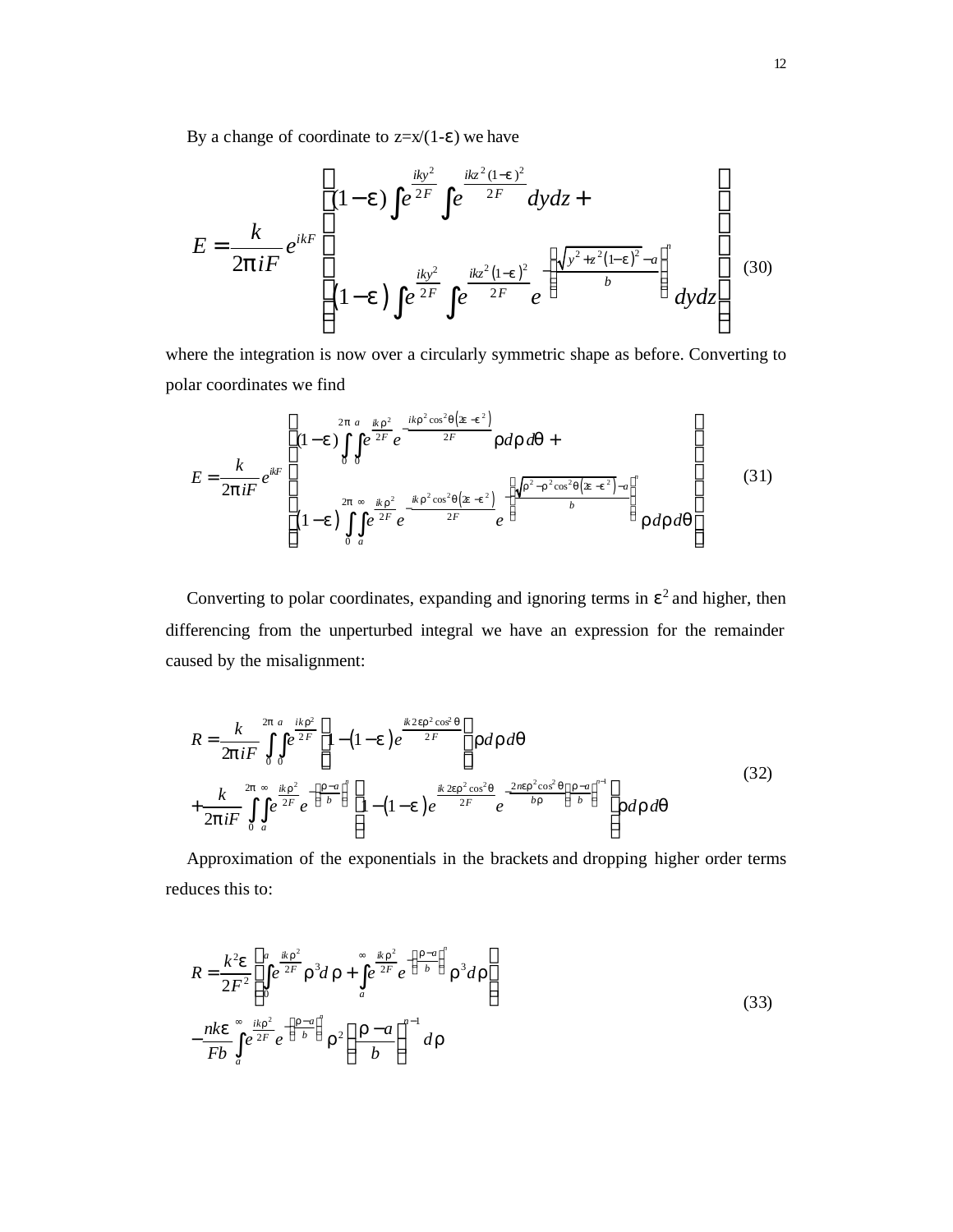To evaluate this we use our usual change of variable:

$$
\mathbf{a} = a \sqrt{\frac{k}{F}} \quad \mathbf{b} = b \sqrt{\frac{k}{F}} \qquad x = r \sqrt{\frac{k}{F}} \qquad x = y \mathbf{b} + \mathbf{a}
$$
 (34)

and integrate by parts. The higher order terms cancel as before, leaving us with an expression for the remainder

$$
R = n e \int_{0}^{\infty} e^{\frac{i(by+a)^2}{2}} e^{-y^n} y^{n-1} dy
$$
\n(35)

which is a form similar to that encountered in the original integral over the unperturbed aperture. We may therefore conclude that, to first order,

$$
R = eR_{cs} \tag{36}
$$

where  $R_{\rm s}$  is the remaining electric field in the original circularly symmetric case. We conclude that misalignments of axis have almost no effect. They create a scale change in one axis that has no significant effect. Many degrees of misalignment can be tolerated, but in a practical mission it is likely that control issues will dictate pointing to a few arcminutes anyway.

*Azimuthal Errors in Petal Shape:* When we gathered the apodization function into the petals to make the function binary, we significantly perturbed the distribution of the electric field in the azimuthal direction. The total, when integrated over the circle at any given value of  $ρ$ , remained unchanged. Thus, within the azimuthal sector of width  $2π/N$ radians at any fixed radius  $\rho$ , we are free to move the obscuration around. Essentially, the starshade is insensitive to shear in the azimuthal direction. We must simply keep the shear from slipping into the region of the adjacent petals.

*Radial Errors in Petal Shape:* If the petal is stretched or compressed such that the smoothness of the fall of the apodization is maintained, then there is little impact on the performance. This is reflected in the insensitivity to alignment, wherein the petals in some directions are changed in projected length, but there is no noticeable impact on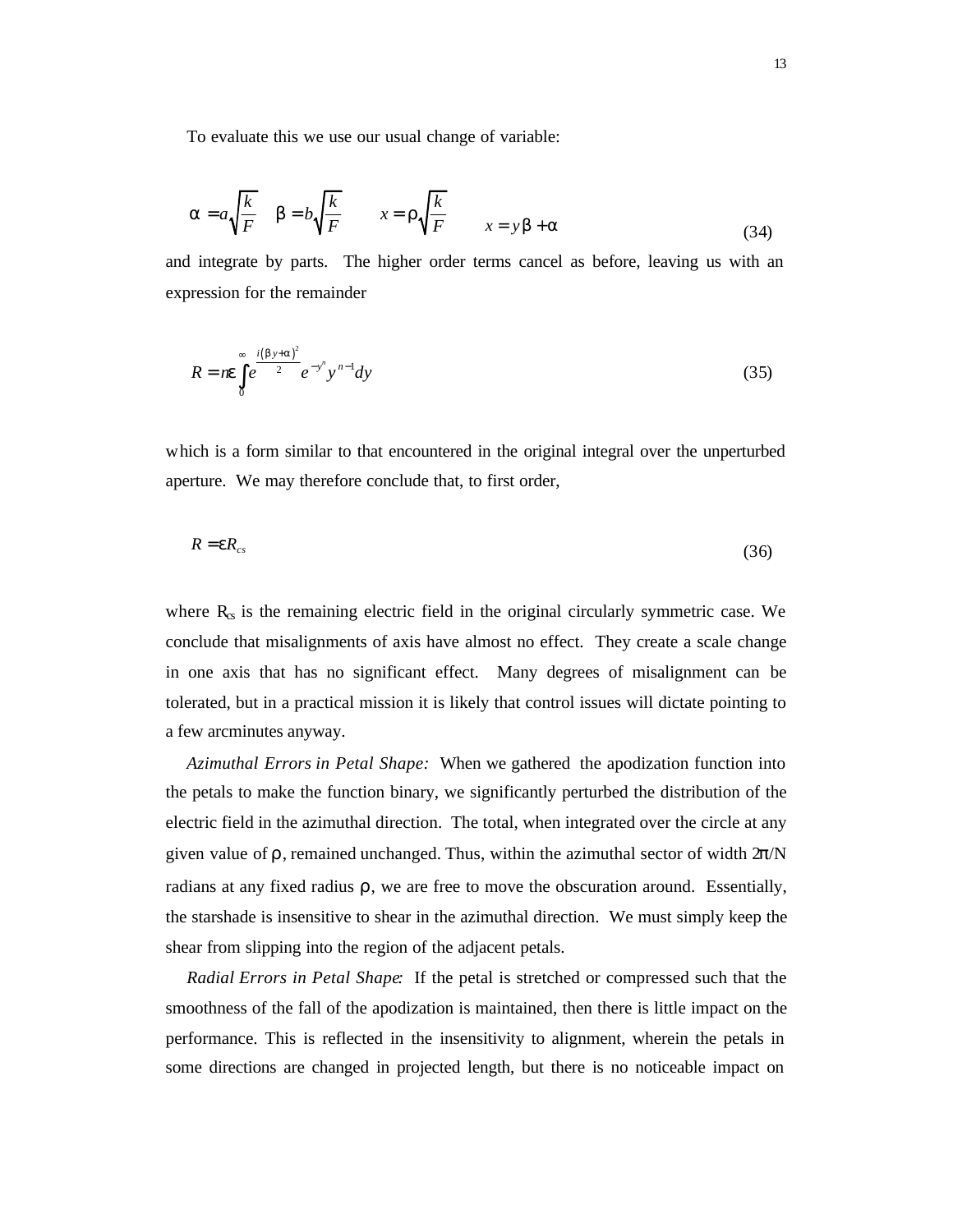performance. Similarly the petal analysis shows that each petal independently creates its own deep shadow zone. Hence, radial scaling of modest amounts does not hurt the performance.

*Truncation of Petals:* Mathematically, the apodization carries out to infinity. In the case of a binary mask, this means that petals extend to infinity, something which clearly cannot be done in practice. At what radius is it safe to truncate the petal? We can write the remainder of the electric field created by truncating at a radius T.

$$
R = \int_{T}^{\infty} e^{\frac{ix^2}{2}} e^{-\left(\frac{x-a}{b}\right)^n} x dx
$$
\n(37)

which is definitely less than

$$
R = \frac{1}{N} e^{-\left(\frac{T - a}{b}\right)^n}
$$
\n(38)

per petal. The remainder due to truncation can be safely ignored in a typical case when the thickness of each petal has fallen below about 0.1mm. Thus the petals must be sharp at their tips, but do not have to be controlled at a microscopic level.

*Area Change:* Finally we consider the case where the shape changes in a discontinuous manner. Since there are many possible classes of such error, we can only address them as a generality. Consider a petal that is missing a chunk along one edge. The missing part can be contained within one half zone  $\alpha$  spread over several. To the extent that the missing area is monotonic across the zones, the net effect is less than the largest area within one half zone. So, the size of the missing area must be less than  $10<sup>5</sup>$ of the starshade area, but can be substantially larger if spread over several zones.

*Opacity:* The shade must be opaque to the needed level. If the star is to be suppressed to better than a ratio S, then the shade must transmit less than 1/S of the incident radiation

*Pinholes:* The presence of pinholes can simulate a level of transparency. By the Fresnel integral we see that the area of the pinholes must represent 1/S of the area of the